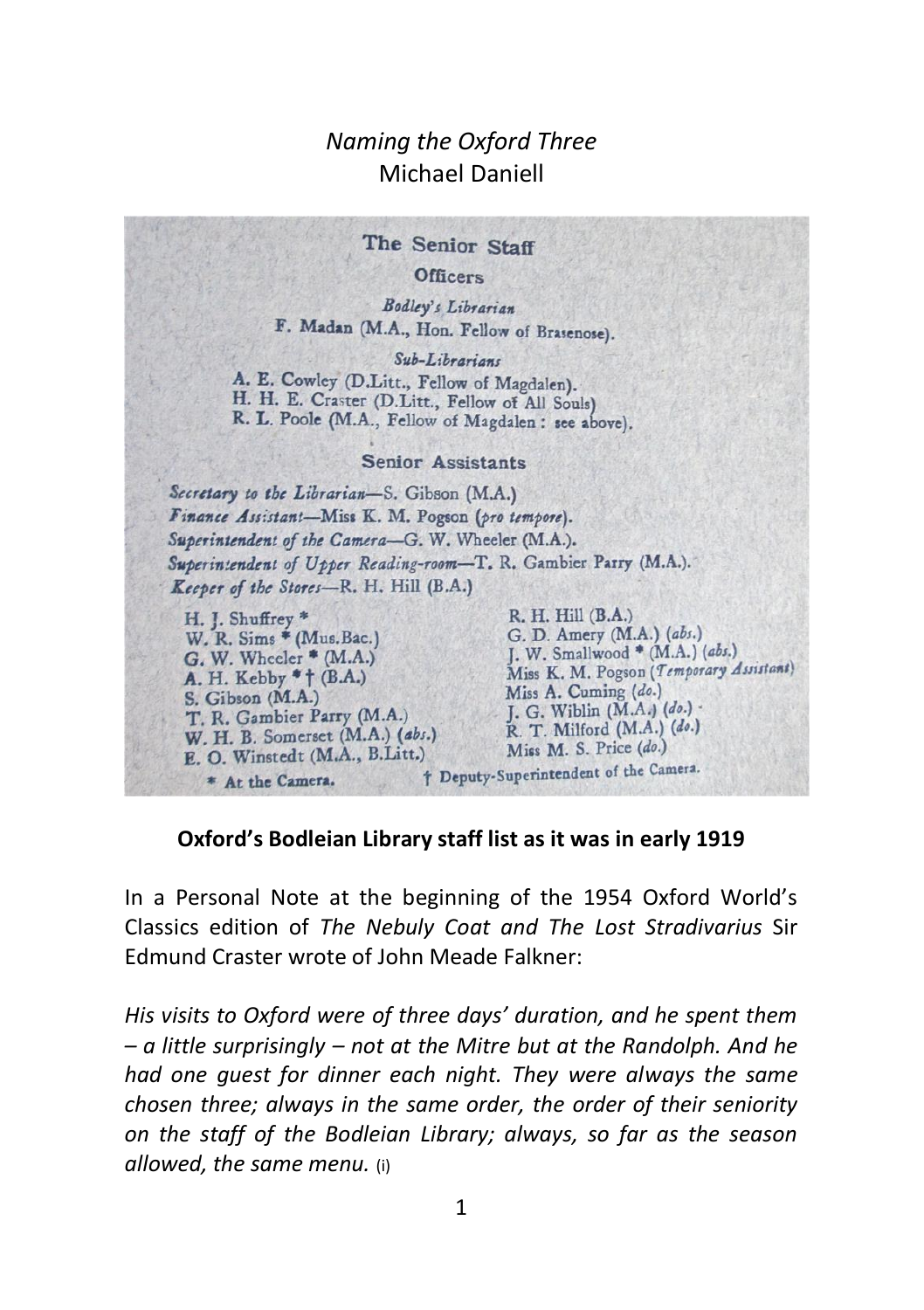Who might those three have been? If one takes the year 1919, (ii) when the demands on the Chairman of Armstrongs might have diminished, John Meade Falkner, then aged 61, might just have been meeting Falconer Madan who retired as Bodley's Librarian in April 1919 aged 68. Madan had been at Marlborough College 1864- 70 (JMF's years there were 1872-77) and he had joined the Bodleian as a sub-librarian in 1880. He gained a high reputation as a bibliographer. He was described at his retirement dinner as:

*A master of detail, yet never losing sight of the larger issues, he opened his heart to us, the heart of a true librarian, keenly alive to the human element in the care of books, full of sympathy with the associations of such a place as the Bodleian*. (iii)

Madan was succeeded as Librarian by Arthur Cowley, then aged 58. Cowley's field was Semitic studies and his achievement in the 1920s was in developing libraries, especially the Radcliffe Science Library and the Rhodes House Library, to take the pressure off the main Bodleian collection. He would have had less in common with JMF than Madan, so it is possible that he was not one of the select three, though the *ODNB* records him as having "… a remarkable capacity for friendship … immensely sociable, he was a member of several Oxford common rooms, various dining clubs, and two London clubs, the Athenaeum and the Union". Less creditably, the memoirs of Lord Wolfenden mention Cowley's appetite. "*One evening [at Magdalen College] the first strawberries of summer appeared. Cowley, Bodley's Librarian, a rubicund bon viveur, helped himself to a shovelful of them, a pound of sugar and a pint of cream*." (iv)

Cowley's place as one of the sub-librarians was taken by Edgar Lobel (1888-1982). Lobel's speciality was the study of ancient languages but his interests were much broader. His biographer says: *He travelled widely in Britain and in Europe during vacations, and was remarkably well-informed not only about European Literature*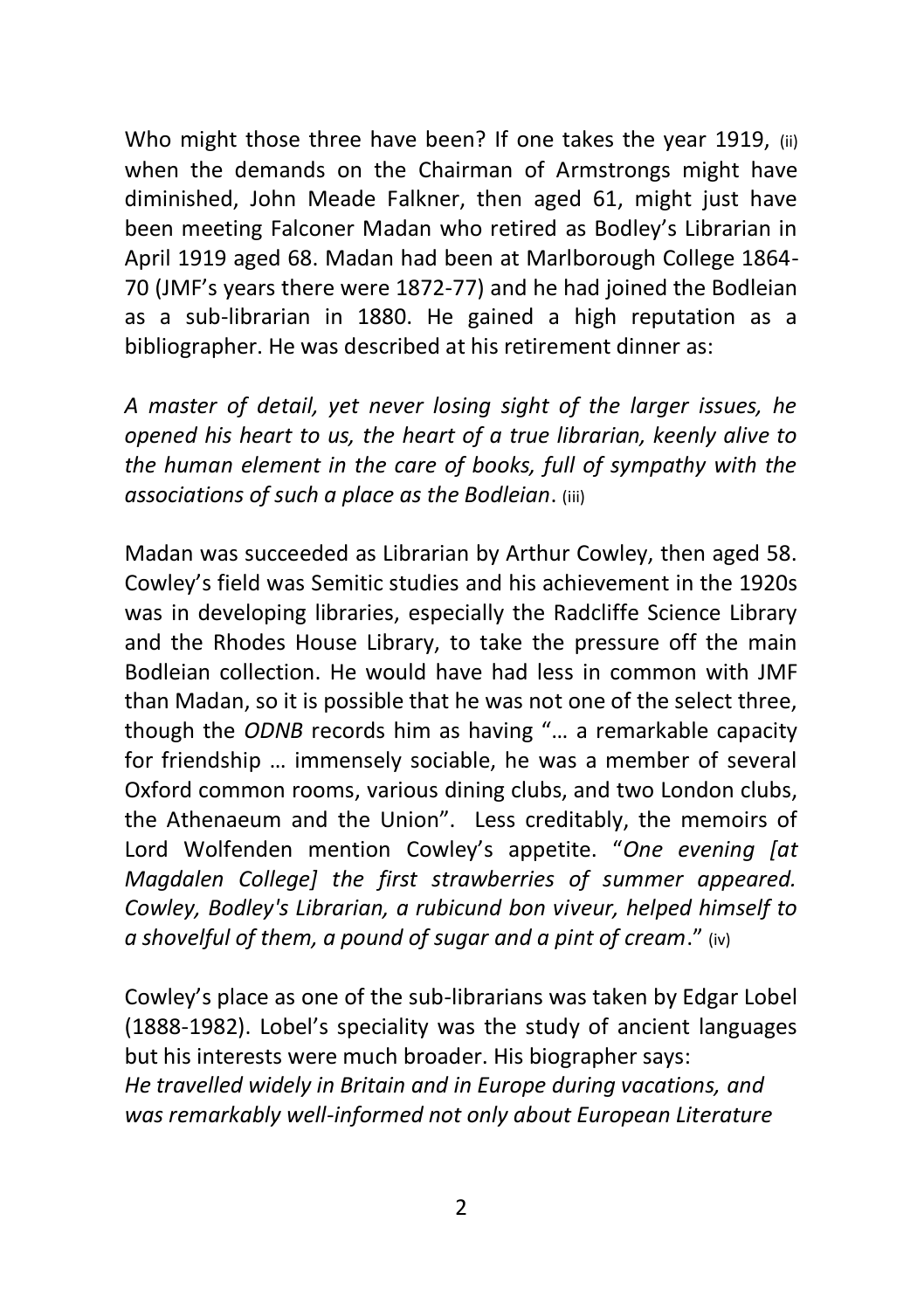*but about a whole range of topics including wine, botany, and topography.* (v)

So perhaps he was an appropriate dining companion for JMF, but we can't be certain. However, I do feel sure that the 40-year-old Craster himself was one of the three. Born in 1879, he had joined the Bodleian as one of two sub-librarians in 1912 and succeeded Cowley as Librarian in 1931. On 12 December 1923 JMF wrote to Canon Wordsworth about a recent trip to Oxford:

*I took the volumes of the [Muchelney] Breviary and the Shepton Beauchamp Missal down to Bodley, where they roused some real, I think, interest. There are no liturgists there now, of the type of Bannister, or Wickham Legge* (vi)*; Gambier-Parry, and Craster, are probably the upcomers, but Liturgiology is not properly within their purview. On the other hand, Craster is an excellent judge of palaeographic date. Falconer Madan, who is an old friend of mine, also saw them.*

Craster came from Northumberland and though not a liturgist would have shared interests with John Meade Falkner. A colleague, Prof E.F. Jacob, quoted an address Craster gave to Surrey librarians: *Cultivate the charm of humility and be not afraid that your humility may be misunderstood. Much quiet amusement is to be derived therefrom … Get to know your readers and share their pleasures and enthusiasms.* (vii)



It was Jacob who said that perhaps the best representation of Craster was the gargoyle of him by the south entrance to the Old Bodleian's quad.

**Sir Edmund Craster still looks out over the quad of the Old Bodleian Library, Oxford**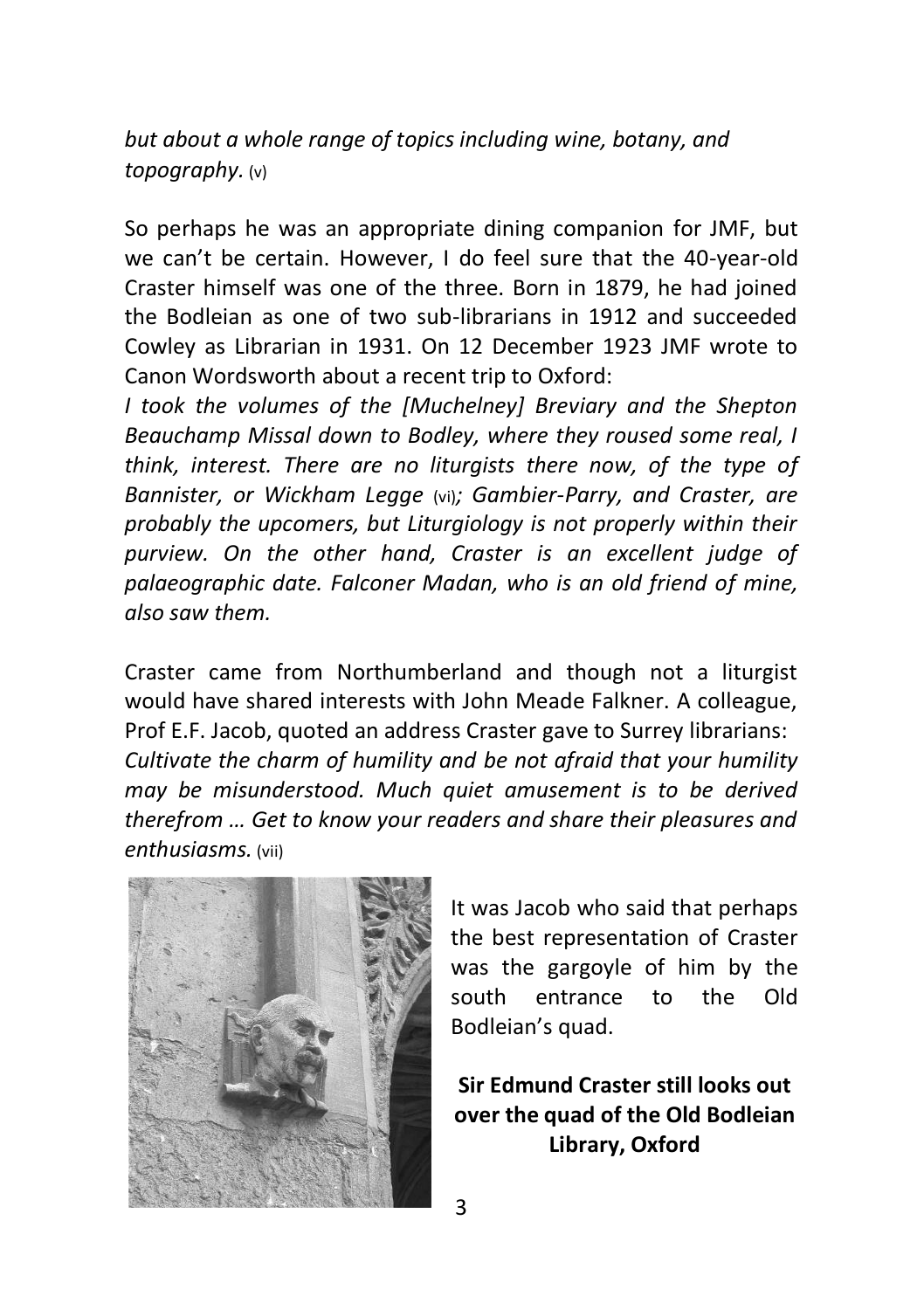Madan, and subsequently Cowley, plus Lobel and Craster might have comprised the three. (viii) But this was not necessarily so. There are other candidates. One might be T.R. Gambier-Parry (1883-1935). He studied Sanskrit and compiled the library's bibliography of Sanskrit manuscripts. But in 1912 he had edited the Colbertine Breviary, and he then helped Wickham Legg (*sic*) edit the Sarum Missal. One of his special interests was heraldry. Something of his character is revealed in his obituary in *The Times* which mentions:

*In the Bodleian, if to some people he was slightly alarming at the first encounter, no trouble was too great to take when help was needed.* (ix)

Another candidate would be Strickland Gibson (1877-1958). He held various posts in the Bodleian and in his 20s he wrote several important works on book bindings. In 1921 he was one of the founders of the Oxford Bibliographic society. His 1958 obituary said, "*As a librarian and bibliographer Gibson was an army in himself alone*." (x)

Any of these six might have attracted JMF's attention: what a pity we cannot know which three were chosen.

Should we be surprised that JMF stayed at the Randolph Hotel rather than the Mitre? The Mitre was a traditional coaching inn on the High Street and had some medieval features. The Randolph only dated from 1864 but it was in the tradition of the grand hotels to which JMF would have become accustomed on his business travels. It would probably have had a good cellar and would also have been prepared to cater for individual tastes in food. How I wish we could know that particular menu that JMF demanded for those three librarians. Is there a clue in *The Nebuly Coat* when Sharnall, inviting Westray to dine in his room, insists, "*Don't be too long, or the turtle will be cold, and the ortolans baked to a cinder*"? (xi)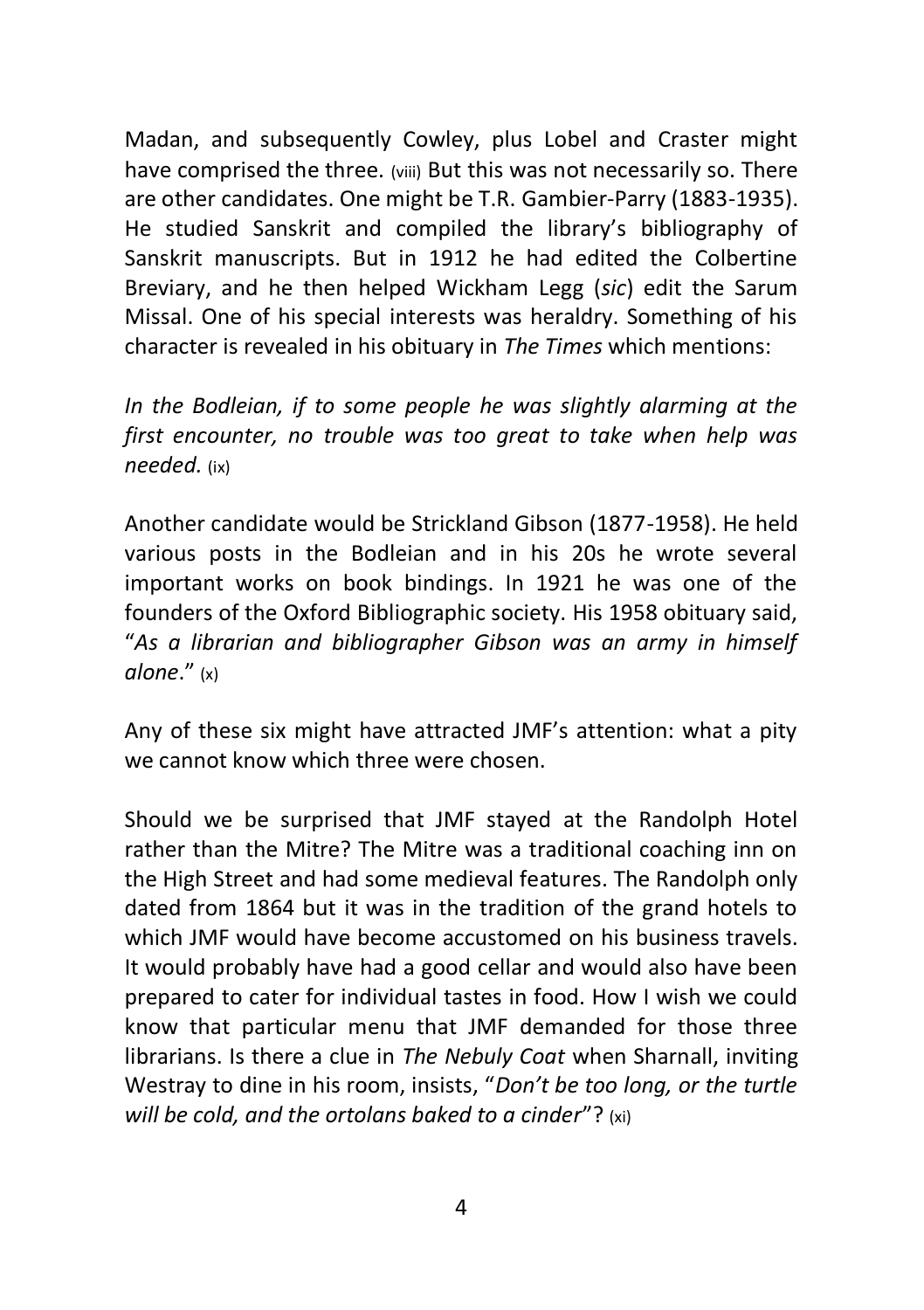

## **Oxford's Randolph Hotel as it would have appeared to JMF in the 1920s**

## Notes:

- i. *The Nebuly Coat* p.xiv in the 1954 Oxford World's Classics edition.
- ii. 1919 was incidentally the year in which the Bodleian obtained its first typewriter. Sir Edmund Craster, *History of the Bodleian Library* (1952) p.250
- iii. The Revd. G.A. Cooke, Regius Professor of Hebrew, speaking at a valedictory dinner for Falconer Madan. *The Bodleian Quarterly Record* Vol. II No. 23 p.263
- iv. Lord Wolfenden, *Turning points* (1976) p.54. With thanks to Dr. B.C. Barker-Benfield for this information.
- v. *Oxford Dictionary of National Biography.*
- vi. John Wickham Legg (*sic*) died in 1921, aged 78.
- vii. E.F. Jacob in Appendix B of Sir Edmund Craster, *The History of All Souls' College Library* (1971), p.118, published posthumously after Craster's death in 1959.
- viii. Kenneth Warren, *John Meade Falkner* (1995) pp.260-261.
- ix. *The Times* 19 February 1935 p.16
- x. *The Times* 20 February 1958 p.10
- xi. *The Nebuly Coat* p.23 in the 1954 Oxford World's Classics edition.